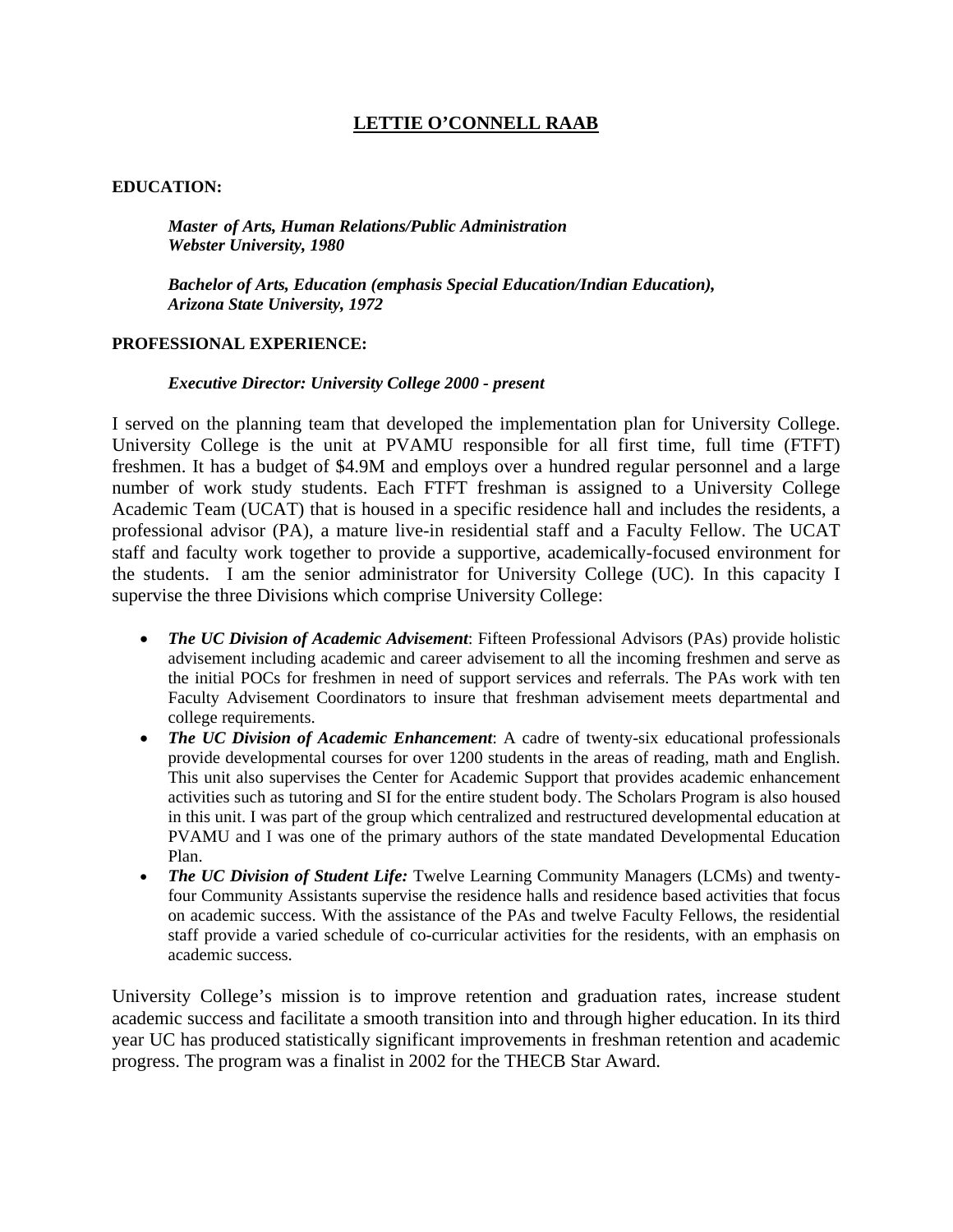## *Academic Coordinator, Academy for Collegiate Excellence and Student Success (ACCESS) and the Panther Living and Academic Community Experience (PLACE). 1995 - present*

I was part of the initial program team that developed and implemented both of these programs. **ACCESS** is a program for highly motivated students considered to be 'at risk' to graduate from college. It consists of an intensive summer, residential academic component (bootcamp) and a freshman follow-up component. To date 645 students have completed the ACCESS program. These students have surpassed their peers in retention, graduation rates (class of 1996) and academic performance. The strategies used in ACCESS were extrapolated to the **PLACE**. The PLACE was a Freshman Learning Community which combined holistic advisement, intensive academic enhancement, comprehensive support services and a structured, academically focused residence environment. In two years this program served nearly 1000 students from a cross section of the freshman class. Its results in terms of retention and academic success were excellent and led to the implementation of **University College**. University College is the final evolution of ACCESS and the PLACE providing all incoming freshmen with an exceptionally supportive, structured academically focused first year experience.

## *Instructor, Army Education Center, Ft. Bliss Texas and the United States Disciplinary Barracks, Ft. Leavenworth, Kansas*

I was part of the original team that developed the Military Reading Program for soldiers at Ft. Bliss. I helped formulate curriculum and materials for this adult reading program. I was also the coordinator and instructor for the Army's FLIT program and I provided reading enhancement classes for LPN students. At Leavenworth I was responsible for the reading, GED and CLEP preparation programs for prisoners.

### *Council Aide, Office of the Mayor and City Council Dallas, Texas*

I was the primary point of contact for the constituents of Councilmen Stahl and Goldblatt. I provided research support and was involved in the earliest stages of the development of the Dallas Area Rapid Transit System (DART).

#### **VOLUNTEER EXPERIENCE**

#### *Leadership and Communication Facilitator, Army War College*

Following 80 hours of training, I served as a primary facilitator for a variety of workshops for senior military wives. I also designed, staffed and supervised an ESL program for the wives of senior foreign military officers.

#### *Board Member, American Women's Activities Germany (AWAG), FRG*

I helped provide training to American and German women in the form of regional and countrywide seminars covering topics from the management of non-profits to fund raising regulations.